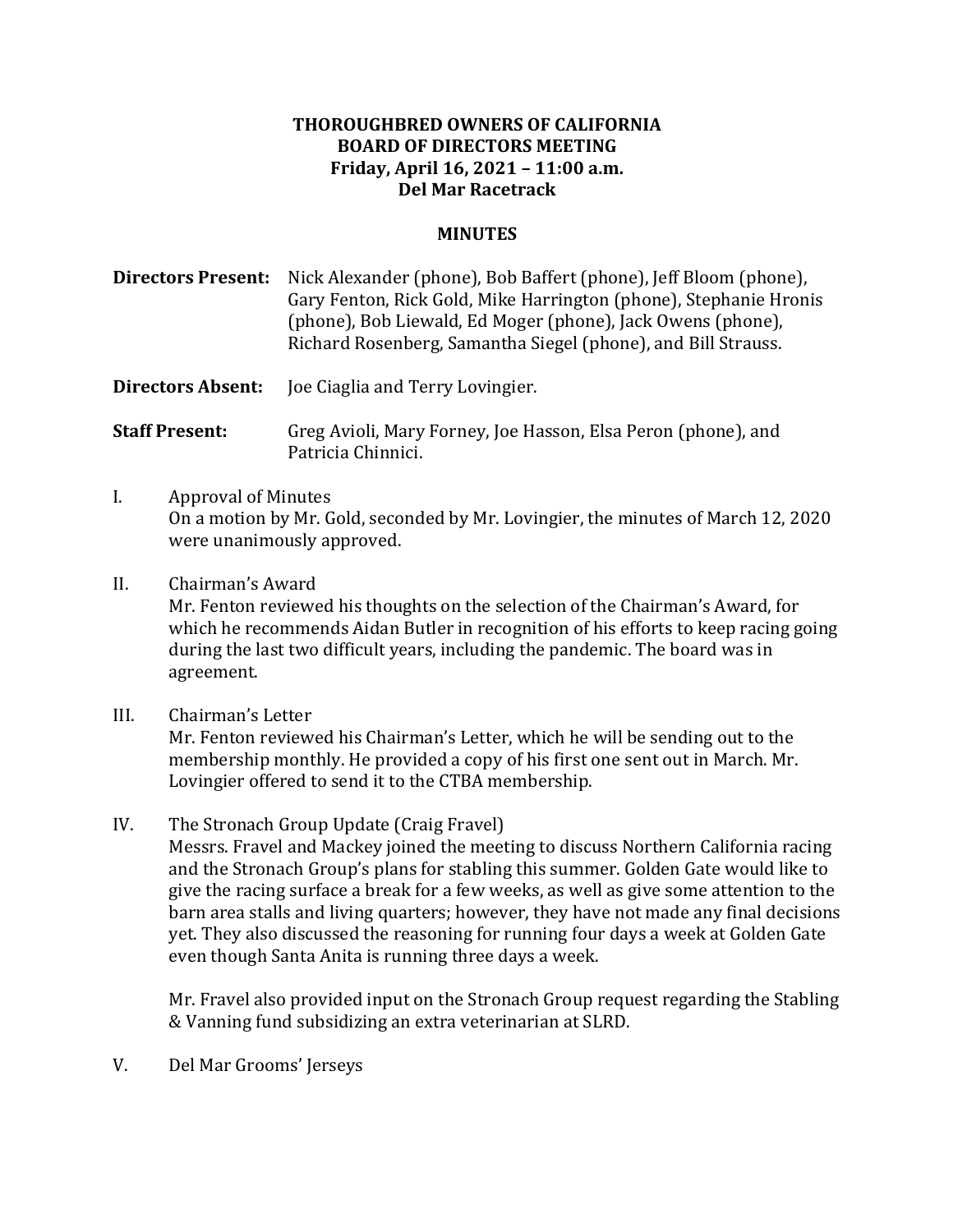Mr. Liewald discussed the proposed Del Mar jerseys/t-shirts to be provided to the grooms and other backstretch workers this summer, with funding coming from the Co-op Marketing budget.

VI. NOTWINC/SCOTWINC Update

Mr. Hasson reviewed the status of the Northern California satellite locations and handle reports, which were provided to the board. He also updated the board on current proposed legislation pertaining to workers' comp.

- VII. PostTime/Workers Comp Update Mr. Avioli provided an update on the new safety initiatives and resulting reductions in workers' comp claims/costs.
- VIII. CHRB Board Meeting Agenda Mr. Avioli reviewed the CHRB board meeting agenda, which includes an agenda item regarding reconsideration of the crop rule. A copy of the proposed rule was provided to the board. A discussion ensued.
- IX. Legislative Report

Mr. Avioli reviewed the article on the political climate in California as relates to racing, a copy of which was provided to the board. He then reviewed a request from the American Horse Council to contribute to the cost for the California breakout to their Economic Impact Report, which is expected run about \$20,000 to \$25,000 and would be shared by the California industry stakeholders. On a motion by Mr. Strauss, seconded by Mr. Fenton, to board approved a contribution of up to \$5,000.

Mr. Liewald gave an update on the sports wagering discussions.

- X. Racing Affairs
	- A. Registered Stable Names

Mr. Fenton reviewed the situation in California whereby owners can only register one stable name. He noted that it is by CHRB statute, and he recommended research to determine if the statute can be changed. He feels the change would be beneficial to owners and help bring new owners into the sport. Messrs. Avioli and Hasson will begin research and focus on rules in other states.

- B. Los Alamitos Summer Meet Purse Proposals Mr. Fenton reviewed the Los Alamitos summer purse proposals, which were provided to the board. On a motion by Mr. Lovinger, seconded by Mr. Strauss, the board unanimously ratified the vote of the Racing Affairs Committee to approve the proposals as presented.
- C. New NoCal Entry Panel Mr. Avioli informed the board about the proposed new CHRB entry panel in Northern California, noting the importance of consistency for any such panel.